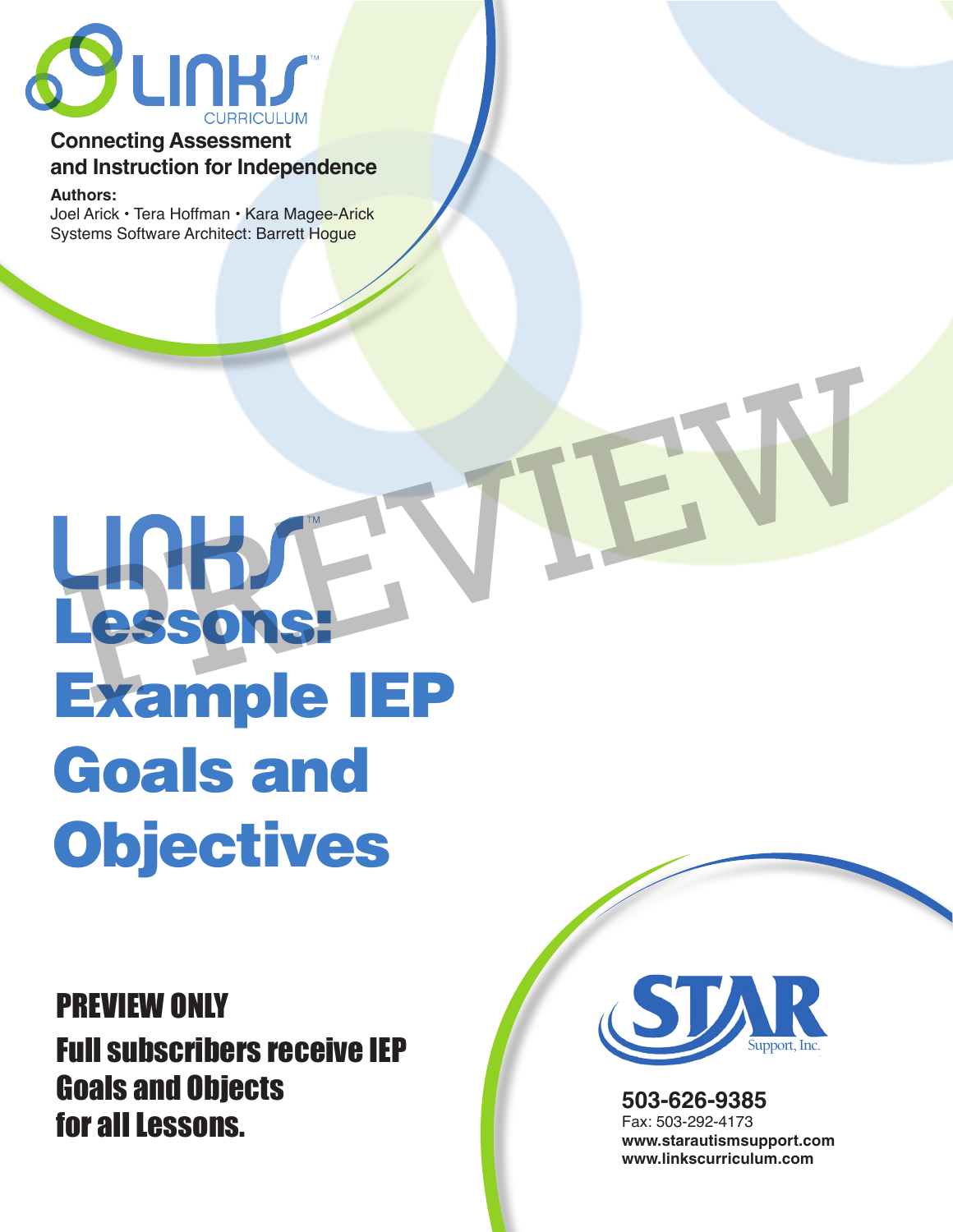# **Links Lessons: Example IEP Goal and Objective**

Listed below is an example IEP Goal & Short-term Objectives for a Links™ Lesson. Templates for developing Annual IEP Goals & Objectives are provided following the example. Cut/paste the content from the templates into a word processing program and modify the goal and objective criteria (i.e. underlined items) according to the needs of your student.

## **Links Finding Locations with Pictures (23) Example IEP Goal & Short-term Objectives**

**Annual Goal**

The student will find locations with pictures by matching a location card to a corresponding picture at a specific location when given the cue "Match X (location)" for  $\_\_\$  locations for  $\_\_\_\_$  correct trials across consecutive days during random presentation.

#### **Short-Term Objective**

By \_\_\_\_\_\_\_\_, the student will find \_\_ location(s) with pictures by matching a location card to a corresponding picture at a specific location when given the cue "Match X (location)" for  $\frac{1}{2}$  correct trials for both locations across \_\_ consecutive days during random presentation. PREVIEW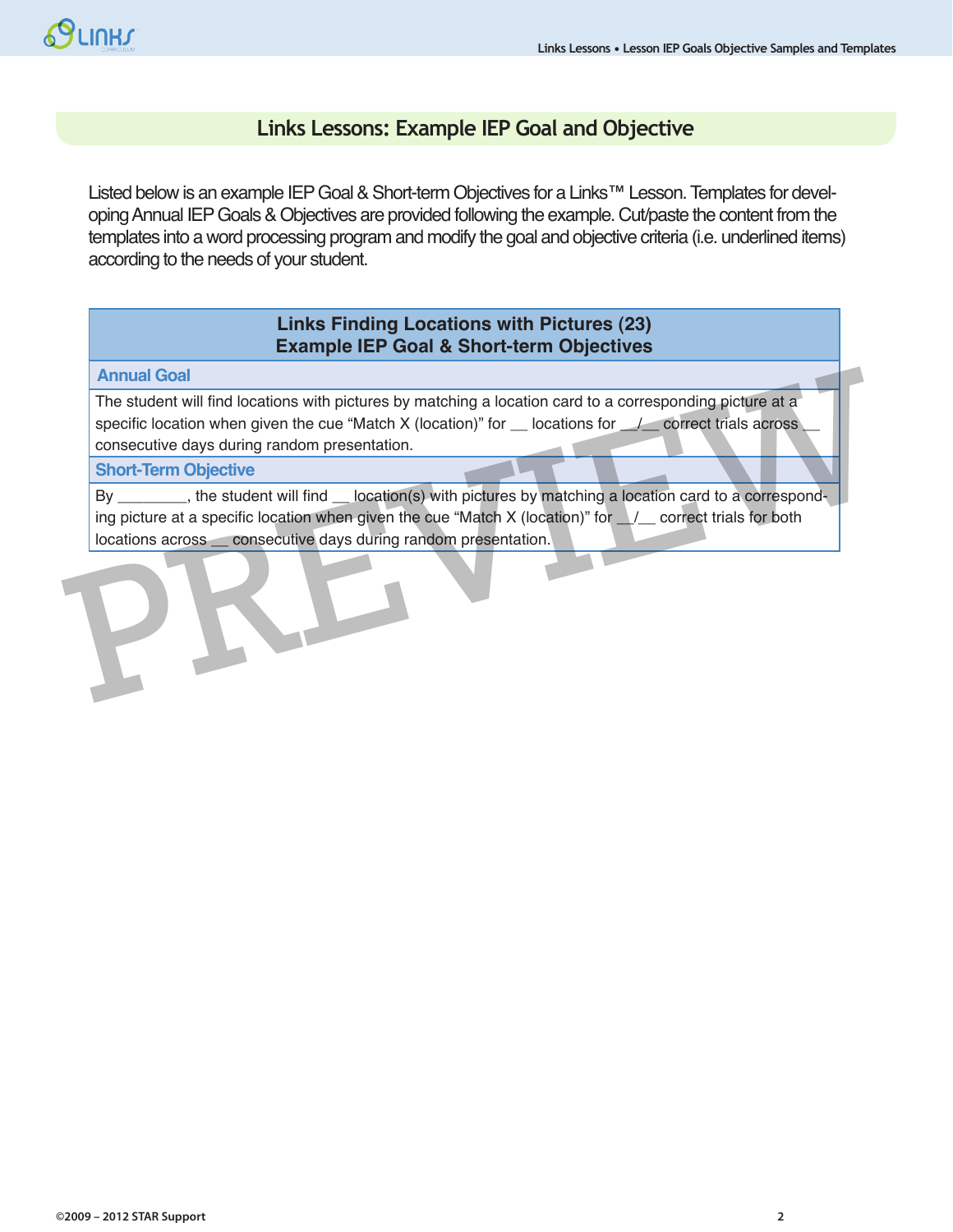# **Table of Contents**

| <b>Lesson#</b> | <b>Links Lesson Name</b>                                                       | Page #         |
|----------------|--------------------------------------------------------------------------------|----------------|
| 23             | Example IEP Goal and Objectives for Lesson 23: Finding Locations with Pictures | $\overline{2}$ |
|                | <b>Embedded Lessons</b>                                                        |                |
| $\mathbf{1}$   | Using a Reinforcement System                                                   | $\overline{7}$ |
| $\overline{2}$ | <b>Basic Social Skills</b>                                                     | 7              |
| 3              | <b>Social Behavior Skills</b>                                                  | 7              |
| $\overline{4}$ | Modeling Object Use                                                            | 8              |
| 5              | <b>Modeling Motor Actions</b>                                                  | 8              |
| 6              | <b>Imitating Routine Steps</b>                                                 | 8              |
| $\overline{7}$ | <b>Matching Similar Objects</b>                                                | 8              |
| 8              | <b>Matching Similar Pictures</b>                                               | 9              |
| 9              | Matching Objects to Similar Pictures                                           | 9              |
| 10             | <b>Identifying Functional Objects</b>                                          | 9              |
| 11             | <b>Identifying Functional Pictures</b>                                         | 9              |
| 12             | Following One-Step Directions                                                  | 10             |
| 13             | Understanding a Picture Schedule                                               | 10             |
| 14             | <b>Verbal Imitation of Functional Words</b>                                    | 10             |
| 15             | Using Sounds or Words to Make Requests                                         | 10             |
| 16             | <b>Using Augmentative Communication</b>                                        | 11             |
| 17             | Requesting Needs Using Verbal or Augmentative Communication                    | 11             |
| 18             | Identifying Survival Signs and Other Symbols                                   | 11             |
| 19             | <b>Identifying Colors and Shapes</b>                                           | 11             |
| 20             | <b>Matching Numbers</b>                                                        | 12             |
| 21             | Picking up a Pen and Learning to Mark                                          | 12             |
| 22             | Responding to Basic Safety Commands                                            | 12             |
| 23             | <b>Finding Locations with Pictures</b>                                         | 12             |
| 24             | Using Pictures to Obtain Objects                                               | 13             |
| 25             | Using a Task Sequence Strip                                                    | 13             |
| 26             | Using Independent Work Systems                                                 | 13             |
| 27             | Using a Computer Mouse and Keyboard                                            | 13             |
| 28             | Using a Picture Schedule for Transitioning                                     | 14             |
|                | <b>Embedded Lessons</b>                                                        |                |
| 34             | Using a Dime Board                                                             | 14             |
| 35             | Following One-Step Directions (Expanded)                                       | 14             |
| 36             | Following Two-Step Directions                                                  | 14             |
| 37             | <b>Recognizing Functional Nouns</b>                                            | 15             |
| 38             | <b>Recognizing Familiar People</b>                                             | 15             |
| 39             | <b>Recognizing Functional Verbs</b>                                            | 15             |
| 40             | Identifying Functional Items in a Book or Manual                               | 15             |
| 41             | Grouping Items by Name                                                         | 16             |
| 42             | <b>Recognizing Emotions</b>                                                    | 16             |
| 43             | <b>Understanding Functional Picture Sequencing</b>                             | 16             |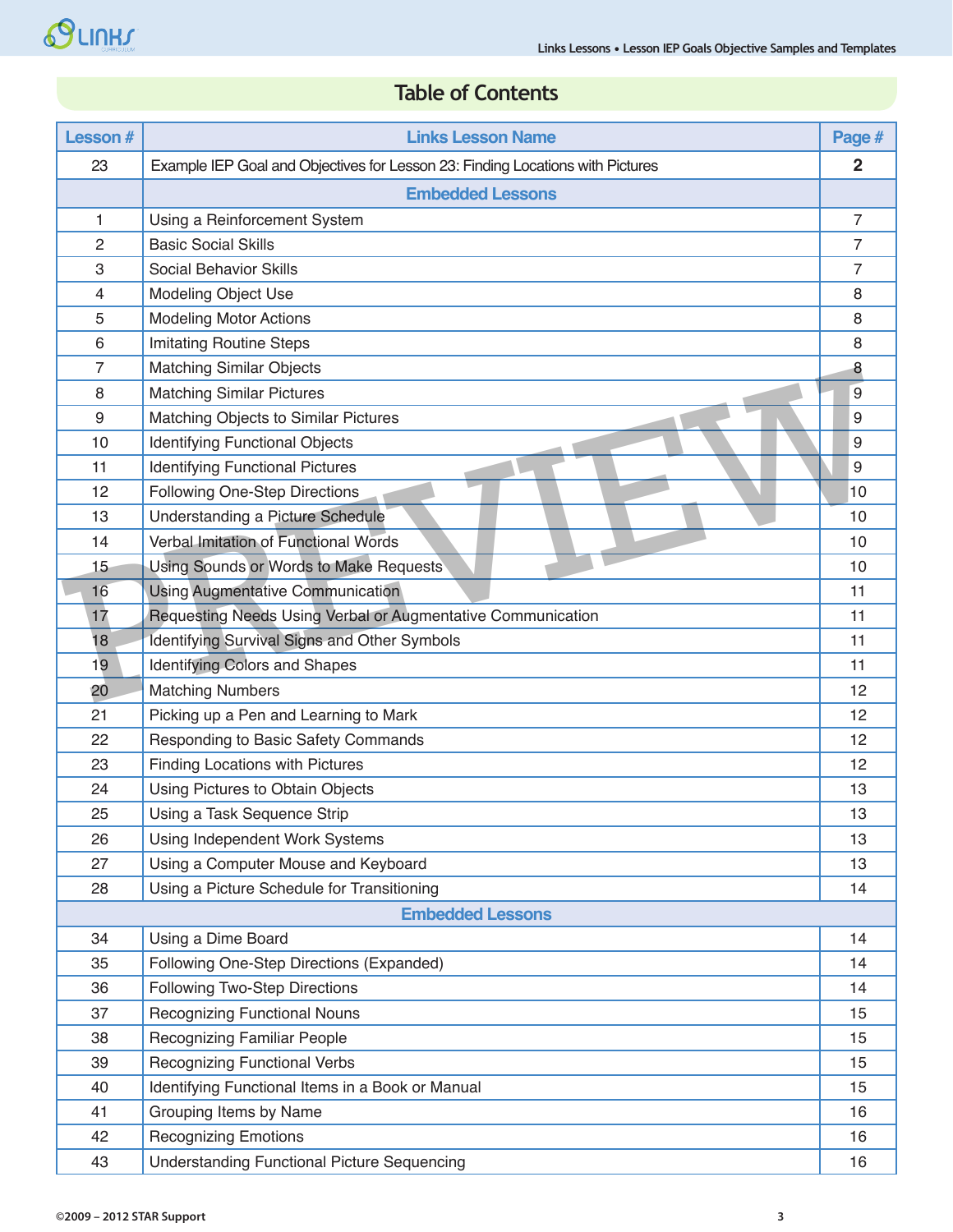# SCIUH

| 44                      | Understanding an Icon-Based Daily Schedule                   | 16 |  |
|-------------------------|--------------------------------------------------------------|----|--|
| 45                      | Identifying the Title and Function of Community Members      | 17 |  |
| 46                      | <b>Labeling Nouns</b>                                        | 17 |  |
| 47                      | <b>Describing Sequenced Activities</b>                       | 17 |  |
| 48                      | Describing the Title and Function of Community Members       | 18 |  |
| 49                      | Naming People                                                | 18 |  |
| 50                      | <b>Labeling Verbs</b>                                        | 18 |  |
| 51                      | Describing Functional Items in a Book or Manual              | 18 |  |
| 52                      | <b>Requesting Using Phrases</b>                              | 19 |  |
| 53                      | Answering Questions About Objects, People, and Activities    | 19 |  |
| 54                      | <b>Answering Personal Questions</b>                          | 19 |  |
| 55                      | Answering Simple Questions About Future Events               | 19 |  |
| 56                      | <b>Asking Simple Questions</b>                               | 20 |  |
| 57                      | Recognizing Student's First Name                             | 20 |  |
| 58                      | Matching Words to Pictures                                   | 20 |  |
| 59                      | <b>Counting Functional Objects</b>                           | 20 |  |
| 60                      | <b>Differentiating Between Numbers</b>                       | 21 |  |
| 61                      | Understanding Sets of Objects                                | 21 |  |
| 62                      | Matching Objects to Numbers                                  | 21 |  |
| 63                      | <b>Identifying Money</b>                                     | 21 |  |
| 64                      | <b>Tracing and Copying Name</b>                              | 22 |  |
| 65                      | <b>Tracing and Copying Words</b>                             | 22 |  |
| 66                      | Initiating and Responding to Social Interactions with Others | 22 |  |
| 67                      | <b>Typing Words</b>                                          | 22 |  |
| 68                      | <b>Identifying Activity Options</b>                          | 23 |  |
| 69                      | Responding to Teacher's Questions Regarding Class Activities | 23 |  |
| 70                      | Completing a Simple Project                                  | 23 |  |
| 71                      | Reading a Simple Set of Instructions                         | 23 |  |
| 72                      | Assisting an Adult or Peer with a Task                       | 24 |  |
| 73                      | Using an Icon-Based Daily Schedule for Transitioning         | 24 |  |
| <b>Advanced Lessons</b> |                                                              |    |  |
| 79                      | Using an Icon-Based Daily Schedule for Transitioning         | 24 |  |
| 80                      | Responding to the Nonverbal Behavior of Adults and Others    | 24 |  |
| 81                      | Following Two-Step Directions (Expanded)                     | 25 |  |
| 82                      | <b>Building Vocabulary</b>                                   | 25 |  |
| 83                      | Understanding 4-Part Functional Picture Sequencing           | 25 |  |
| 84                      | <b>Understanding Prepositions in Context</b>                 | 25 |  |
| 85                      | Identifying the Order of Items                               | 26 |  |
| 86                      | Identifying the Function of Objects                          | 26 |  |
| 87                      | Following Multiple-Step Directions                           | 26 |  |
| 88                      | Identifying Multiple Functional Items in a Book or Manual    | 26 |  |
| 89                      | Sorting Multiple Items                                       | 27 |  |
| 90                      | <b>Understanding Gender</b>                                  | 27 |  |
| 91                      | Understanding Adjectives in Context                          | 27 |  |
| 92                      | Using Possessives in Context                                 | 27 |  |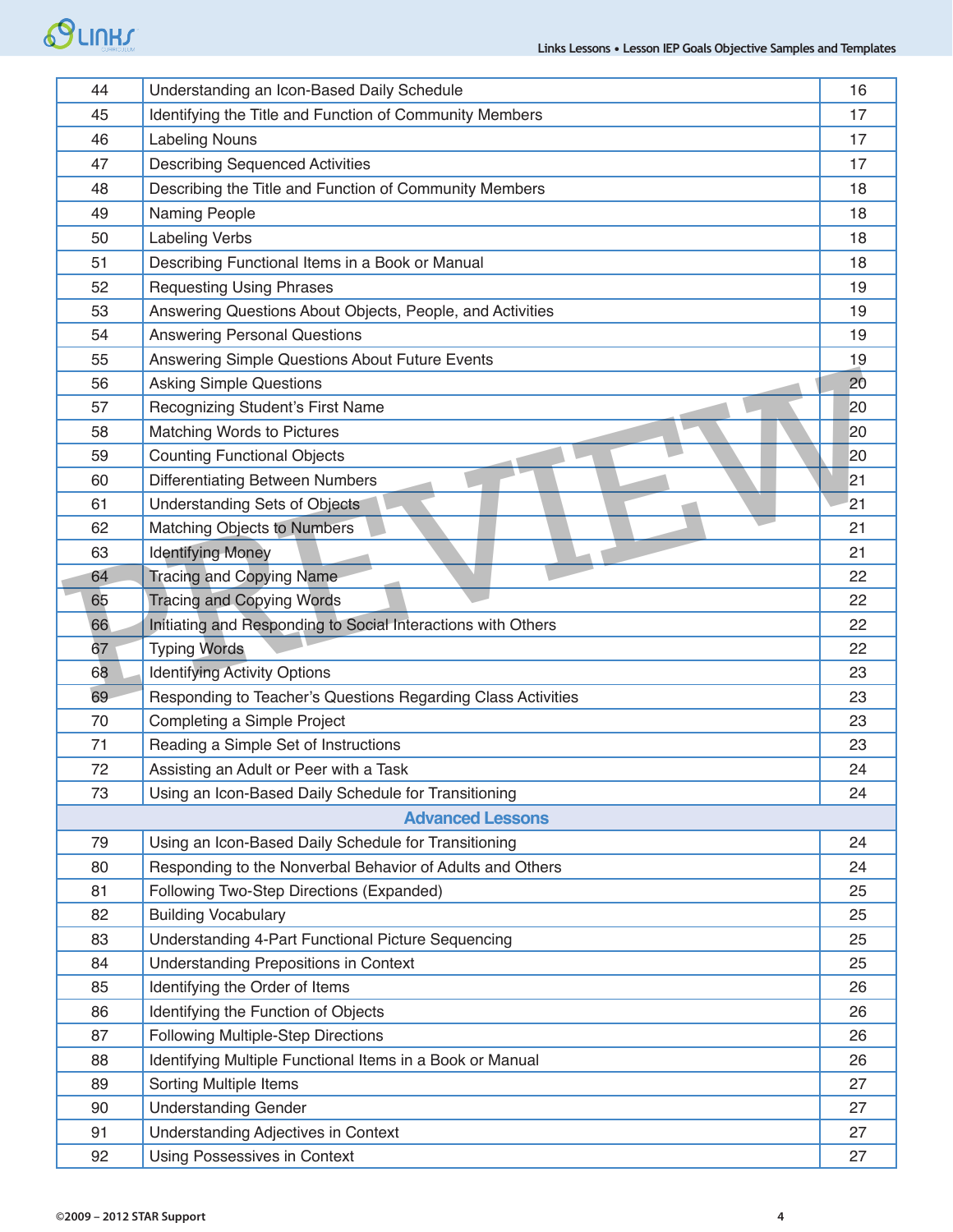# SLINHS

| 93  | Recognizing Functional Verbs (Expanded)                                 | 28 |
|-----|-------------------------------------------------------------------------|----|
| 94  | Understanding Sight Words on a Daily Schedule                           | 28 |
| 95  | <b>Understanding Verbs in Context</b>                                   | 28 |
| 96  | Describing Multiple Functional Items in a Book or Manual                | 28 |
| 97  | <b>Naming Emotions</b>                                                  | 29 |
| 98  | Describing the Function of Objects                                      | 29 |
| 99  | Naming Gender                                                           | 29 |
| 100 | Using Adjectives to Describe Size, Shape, and Differences               | 29 |
| 101 | Using Prepositions to Describe Locations                                | 30 |
| 102 | Describing When Actions Occurred                                        | 30 |
| 103 | <b>Describing Prior Activities</b>                                      | 30 |
| 104 | Using Various Words and Phrases to Make Requests                        | 30 |
| 105 | Answering Yes/No Questions                                              | 31 |
| 106 | Answering Personal Questions (Expanded)                                 | 31 |
| 107 | <b>Asking Questions</b>                                                 | 31 |
| 108 | Describing 4-Part Sequenced Activities Using Pictures                   | 31 |
| 109 | <b>Commenting About Items</b>                                           | 32 |
| 110 | <b>Commenting About Actions</b>                                         | 32 |
| 111 | Recognizing First and Last Name                                         | 32 |
| 112 | Matching Words to Pictures (Expanded)                                   | 32 |
| 113 | Reading a Simple Set of Instructions (Expanded)                         | 33 |
| 114 | Counting Various Groups of Functional Objects                           | 33 |
| 115 | Naming Various Styles of Numbers                                        | 33 |
| 116 | Counting Various Groups of Functional Objects and Matching to Numbers   | 33 |
| 117 | Understanding the Value of Money                                        | 34 |
| 118 | <b>Telling Time</b>                                                     | 34 |
| 119 | <b>Writing from Dictation</b>                                           | 34 |
| 120 | Writing a Note                                                          | 34 |
| 121 | Initiating and Responding to Social Interactions with Others (Expanded) | 35 |
| 122 | <b>Simulating Steps of Community Routines</b>                           | 35 |
| 123 | Riding on a Public Bus                                                  | 35 |
| 124 | Following a Simple Map                                                  | 35 |
| 125 | Completing a Multiple-Step Project                                      | 36 |
| 126 | <b>Understanding Social Rules</b>                                       | 36 |
| 127 | Demonstrating Appropriate Social Behaviors                              | 36 |
| 128 | Following Multiple Step Directions (Expanded)                           | 36 |
| 129 | Using a Sight Word Daily Schedule                                       | 37 |
| 130 | Creating a Student-Developed Schedule                                   | 37 |
|     | <b>Traditional Lessons</b>                                              |    |
| 136 | Using a Social Reinforcement System to Acquire Skills                   | 37 |
| 137 | Identifying the Functions of Objects (Expanded)                         | 37 |
| 138 | Understanding the Sequence of Events                                    | 38 |
| 139 | Understanding Environmental Cues in an Instructional Setting            | 38 |
| 140 | Understanding Environmental Cues in Context                             | 38 |
| 141 | <b>Understanding Unexpected Events In Context</b>                       | 38 |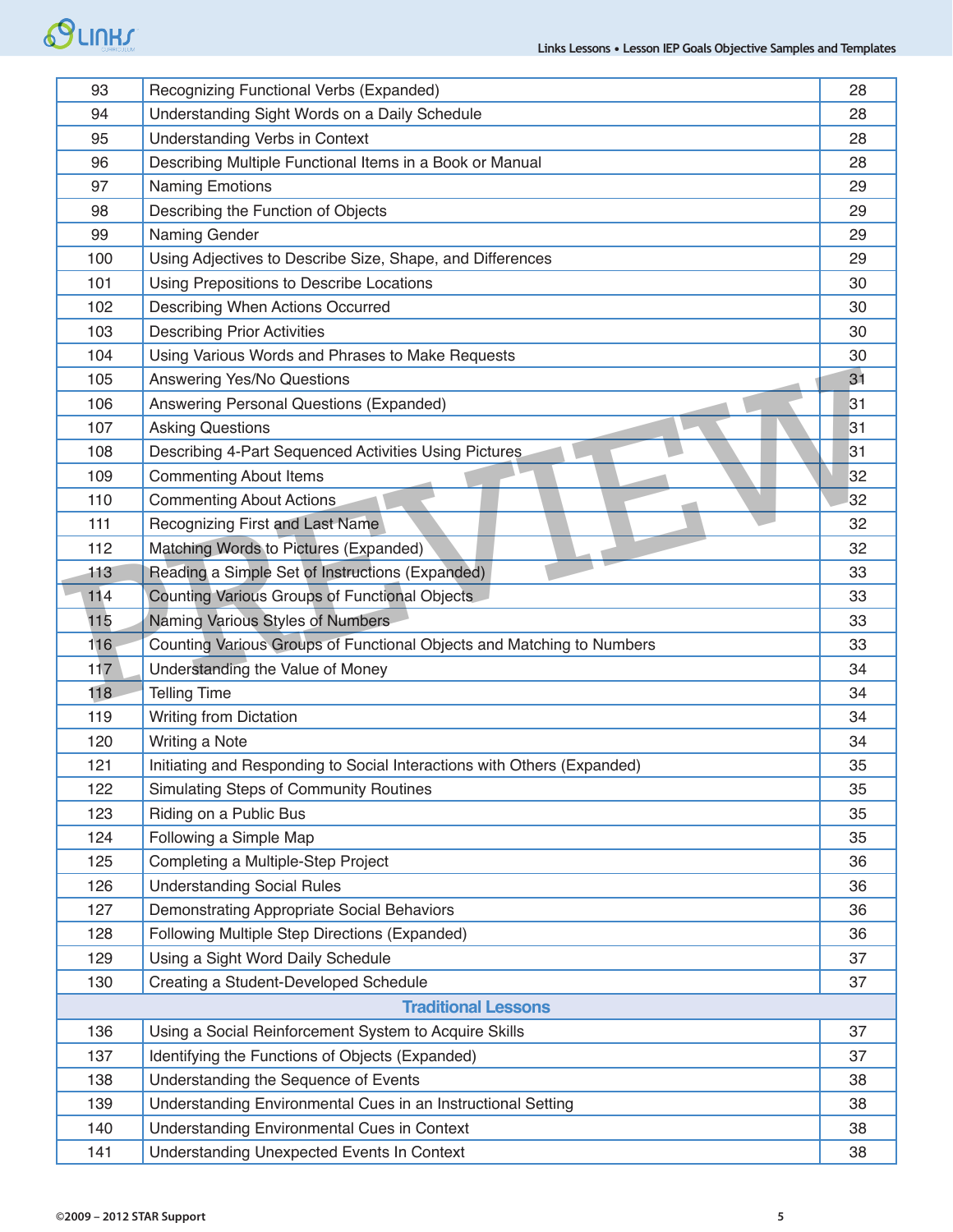# SLINH

| 142 | Understanding a Traditional Written Weekly Schedule                         | 39 |  |  |  |
|-----|-----------------------------------------------------------------------------|----|--|--|--|
| 143 | <b>Following Complex Directions</b>                                         | 39 |  |  |  |
| 144 | Using Various Words and Phrases to Make Requests (Expanded)                 | 39 |  |  |  |
| 145 | Communicating in Response to Environmental Cues in an Instructional Setting | 39 |  |  |  |
| 146 | Communicating in Response to an Environmental Cue in Context                | 40 |  |  |  |
| 147 | Simulating Steps of Community Routines (Expanded)                           | 40 |  |  |  |
| 148 | Demonstrating Appropriate Social Behaviors (Expanded)                       | 40 |  |  |  |
| 149 | Interacting with Others in a Variety of Contexts                            | 41 |  |  |  |
| 150 | Participating a Simulated IEP Meeting                                       | 41 |  |  |  |
| 151 | <b>Solving Problems</b>                                                     | 41 |  |  |  |
| 152 | Demonstrating Positive Behavior During Unexpected Events                    | 42 |  |  |  |
| 153 | Using a Traditional Written Weekly Schedule                                 | 42 |  |  |  |
| 154 | Creating a Student-Developed Traditional Written Weekly Schedule            | 42 |  |  |  |
|     |                                                                             |    |  |  |  |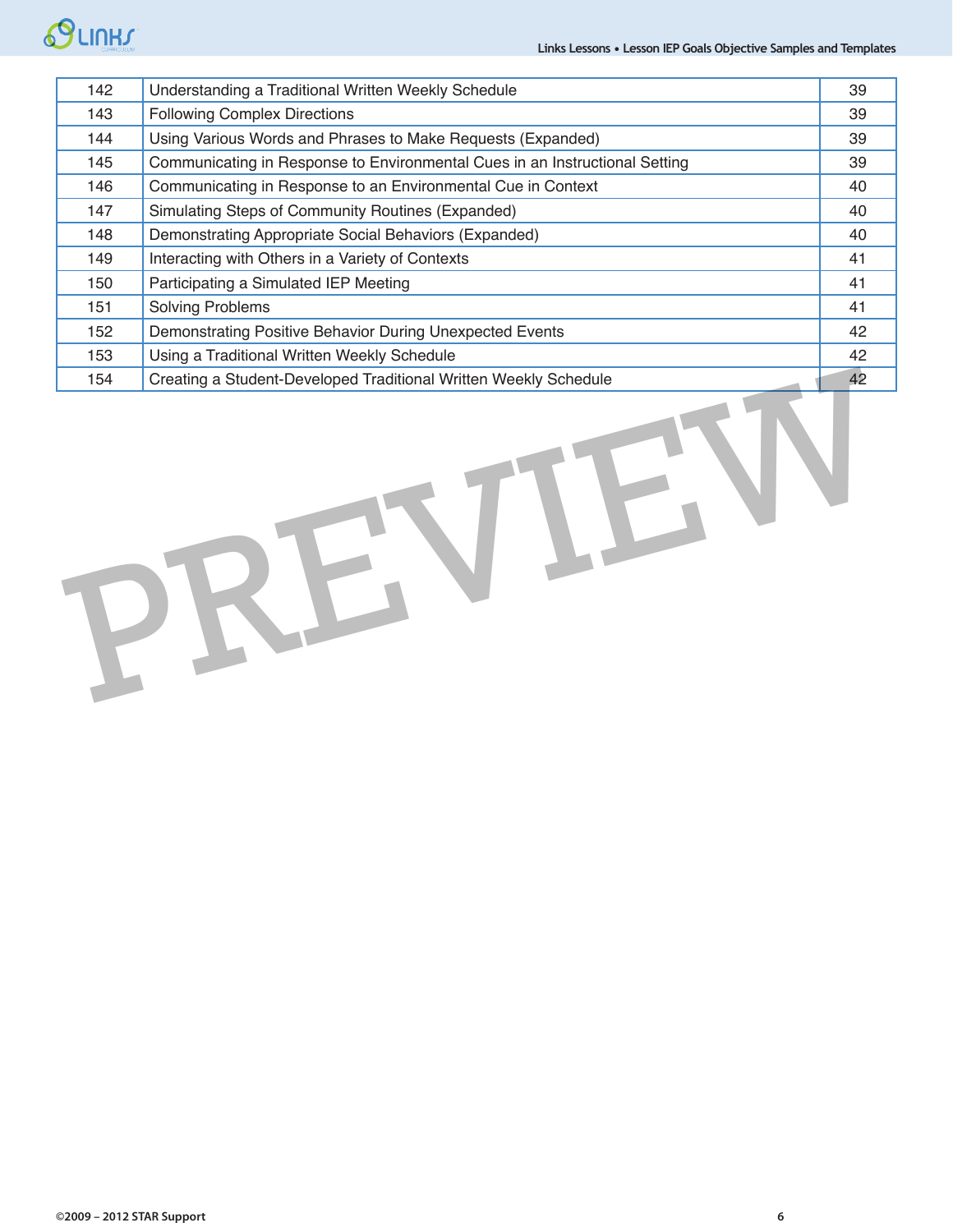# **Links™ Lessons: Templates for IEP Goals and Objectives**

#### **Links Lesson 6: Imitating Routine Steps**

#### **Annual Goal**

The student will imitate steps of a functional routine, when given the cue "Do this" paired with a teacher model for  $\angle$  correct trials across  $\angle$  consecutive days for  $\angle$  actions during random presentation.

#### **Short-Term Objective**

By \_\_\_\_\_\_\_\_, the student will imitate \_\_ action(s) associated with steps of a functional routine, when given the cue "Do this" paired with a teacher model for  $\_\_\_\_$  correct trials across  $\_\_$  consecutive days during random presentation.

# **Links Lesson 14: Verbal Imitation of Functional Words**

#### **Annual Goal**

The student will imitate the name of preferred items when given the cue "What do you want?" and presented with a picture of the item for  $\angle$ / correct trials across consecutive days for item(s) during random presentation. Links Lesson 14: Verbal Imitation of Functional Words<br>
The student will imitate the name of preferred items when given the cue "What do you want?" and pre-<br>
sented with a picture of the item for <u>Concect trials</u> across con

#### **Short-Term Objective**

By the student will imitate the name of preferred item(s) when given the cue "What do you want?" and presented with a picture of the item for  $_$  \_/\_\_ correct trials across \_\_ consecutive days during random presentation.

## **Links Lesson 22: Responding to Basic Safety Commands**

#### **Annual Goal**

The student will respond to basic safety instructions during a walk in a variety of settings when given the cue "X (instruction)" for  $\ell$  correct trials across consecutive days for \_\_ instructions during random presentation.

#### **Short-Term Objective**

By \_\_\_\_\_\_\_, the student will respond to \_\_ basic safety instruction(s) during a walk in \_\_ setting(s) when given the cue "X (instruction)" for  $\angle$  correct trials across  $\angle$  consecutive days during random presentation.